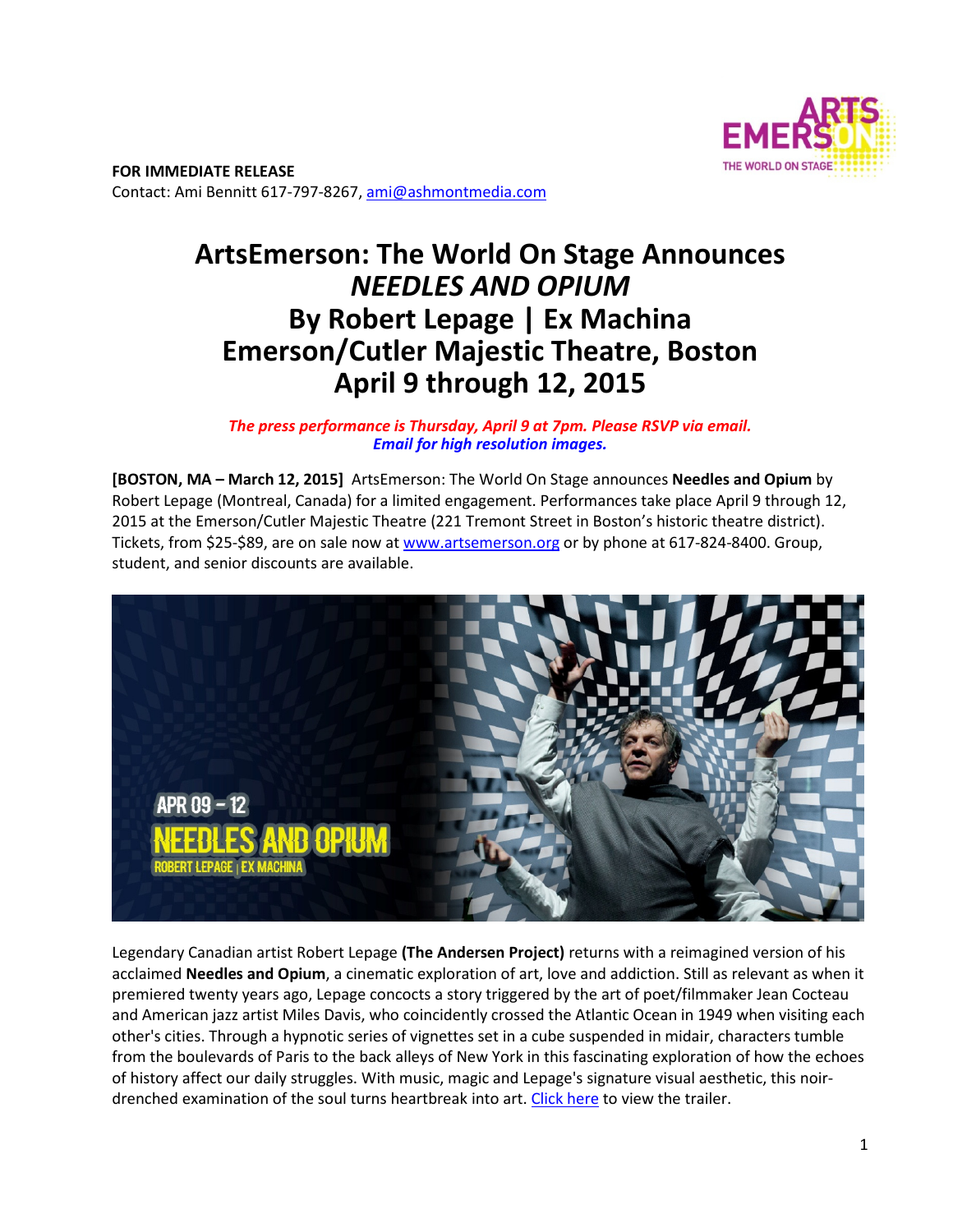### **About Robert Lepage**

Robert Lepage is a director of film and stage, actor and playwright. He founded Ex Machina, his multidisciplinary production company, in 1994 and has won a number of accolades which include; the medal of the Officers of the Ordre national du Quebec, the Herbert Whittaker Drama Bench Award, the Hans Christian Andersen Prize, the Prix Europe and the Stanislavski Award, among others. Lepage's new *Ring* cycle for The Metropolitan Opera was performed in New York in 2012.

## **Needles and Opium**

APR 9 – 12, 2015 By Robert Lepage (Montreal, Canada) Starring Marc Labrèche and Wellesley Robertson III Emerson/Cutler Majestic Theatre

#### **Performance Schedule**

| Thursday, April 9. 2015  | 7PM |
|--------------------------|-----|
| Friday, April 10, 2015   | 8PM |
| Saturday, April 11, 2015 | 2PM |
| Saturday, April 11, 2015 | 8PM |
| Sunday, April 12, 2015   | 2PM |

#### **ArtsEmerson's 2014-15 Winter and Spring Season at a Glance Click here to view the season video.**

| <b>Production</b>                                                                                                                               | About                                                                                                                                                                                                                                                 | Company/Artist                                                                                               |
|-------------------------------------------------------------------------------------------------------------------------------------------------|-------------------------------------------------------------------------------------------------------------------------------------------------------------------------------------------------------------------------------------------------------|--------------------------------------------------------------------------------------------------------------|
| <b>Tristan &amp; Yseult</b><br>March 5 - 15, 2015<br>Emerson/Cutler Majestic Theatre                                                            | The enchanting players of Kneehigh bring their<br>sexy adaptation of this ancient love tale for an<br>irresistible night of live music and "Did you see<br>that?"-theatricality.                                                                      | Kneehigh                                                                                                     |
| Cornwall, United Kingdom                                                                                                                        |                                                                                                                                                                                                                                                       |                                                                                                              |
| The Muse and Morros: 30 Years of<br><b>Revolutionary Comedy Re-mastered</b><br>March 11-29, 2015<br>Emerson/Paramount Center<br>Los Angeles, CA | The most prominent Chicano-Latino<br>performance troupe in the country returns to<br>Boston to celebrate their 30th Anniversary and<br>make some noise about the current state of<br>affairs with an evening of raucous theatre<br>without borders.   | <b>Culture Clash</b>                                                                                         |
| <b>Ulysses on Bottles</b><br>April 9 - 25, 2015<br>Emerson/Paramount Center<br>Boston, MA                                                       | North American premiere of Gilad Evron's<br>poetic examination of lives in conflict through<br>the story of two unlikely companions and their<br>reactions to Gaza. Featuring Boston favorites<br>Jeremiah Kissel, Will Lyman and Karen<br>MacDonald. | Israeli Stage<br><b>Featuring Boston</b><br>favorites Jeremiah Kissel,<br>Will Lyman and Karen<br>MacDonald. |
| <b>Needles and Opium</b><br>April 9-12, 2015<br>Emerson/Cutler Majestic Theatre<br>Montreal, Canada                                             | Artistic visionary Robert Lepage revisits his<br>acclaimed hypnotic masterpiece which explores<br>the complex relationships between love and<br>addiction through the art of Jean Cocteau and<br>Miles Davis.                                         | Ex Machina/Robert<br>Lepage                                                                                  |